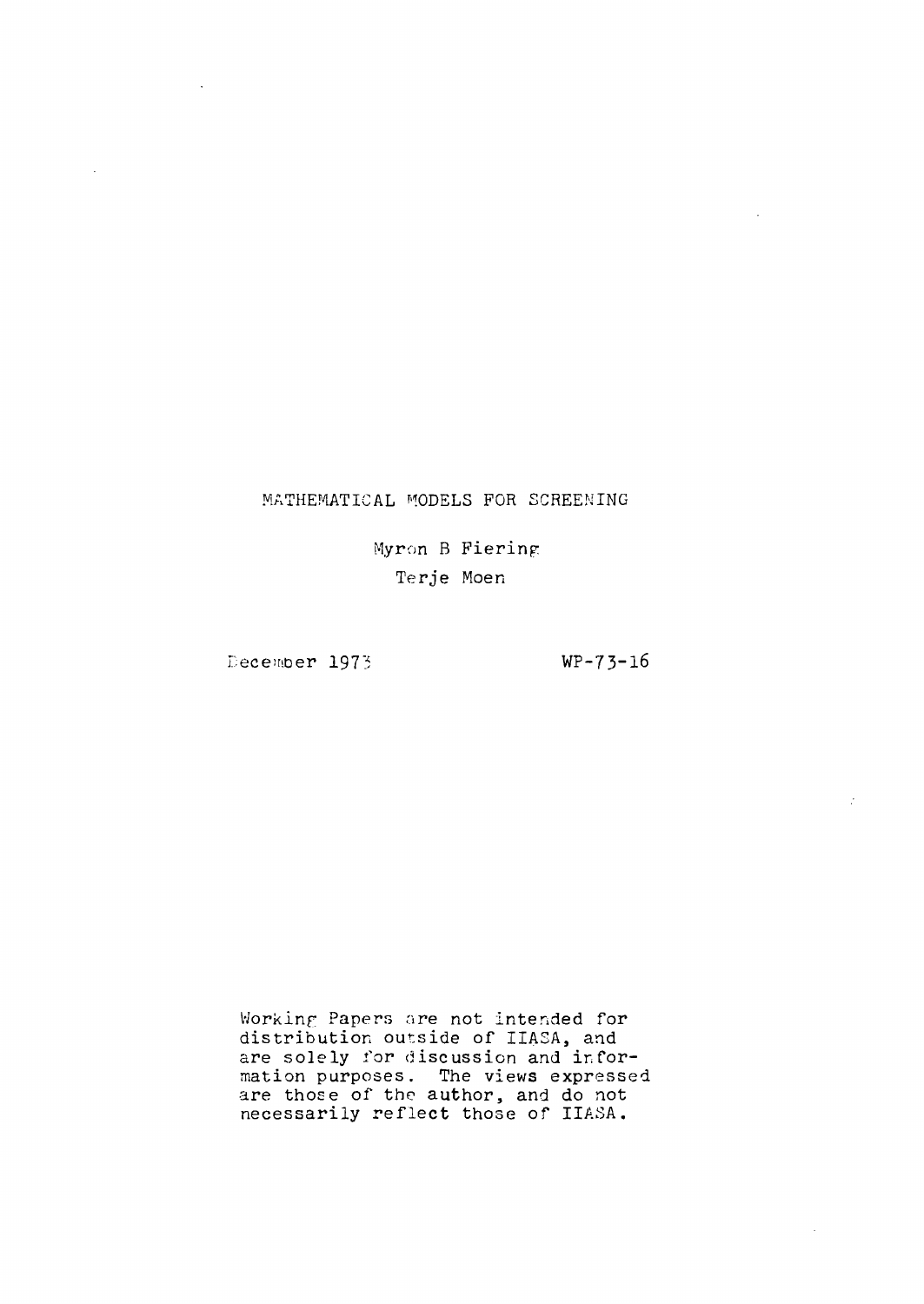# I I A S A

Ecology Project

Working Paper No.

December, 1973

### Mathematical Models for Screening

Myron B Fiering

Terje Moen\*

 $\ddot{\phantom{a}}$ 

<sup>\*</sup>Graduate Student, Division of Engineering<br>and Applied Physics, Harvard University

Some of the calculations and models reported here were supported with funds provided by the W.S. Army, Corps of Engineers, Hydrologic Engineering Center; this support is acknowledged.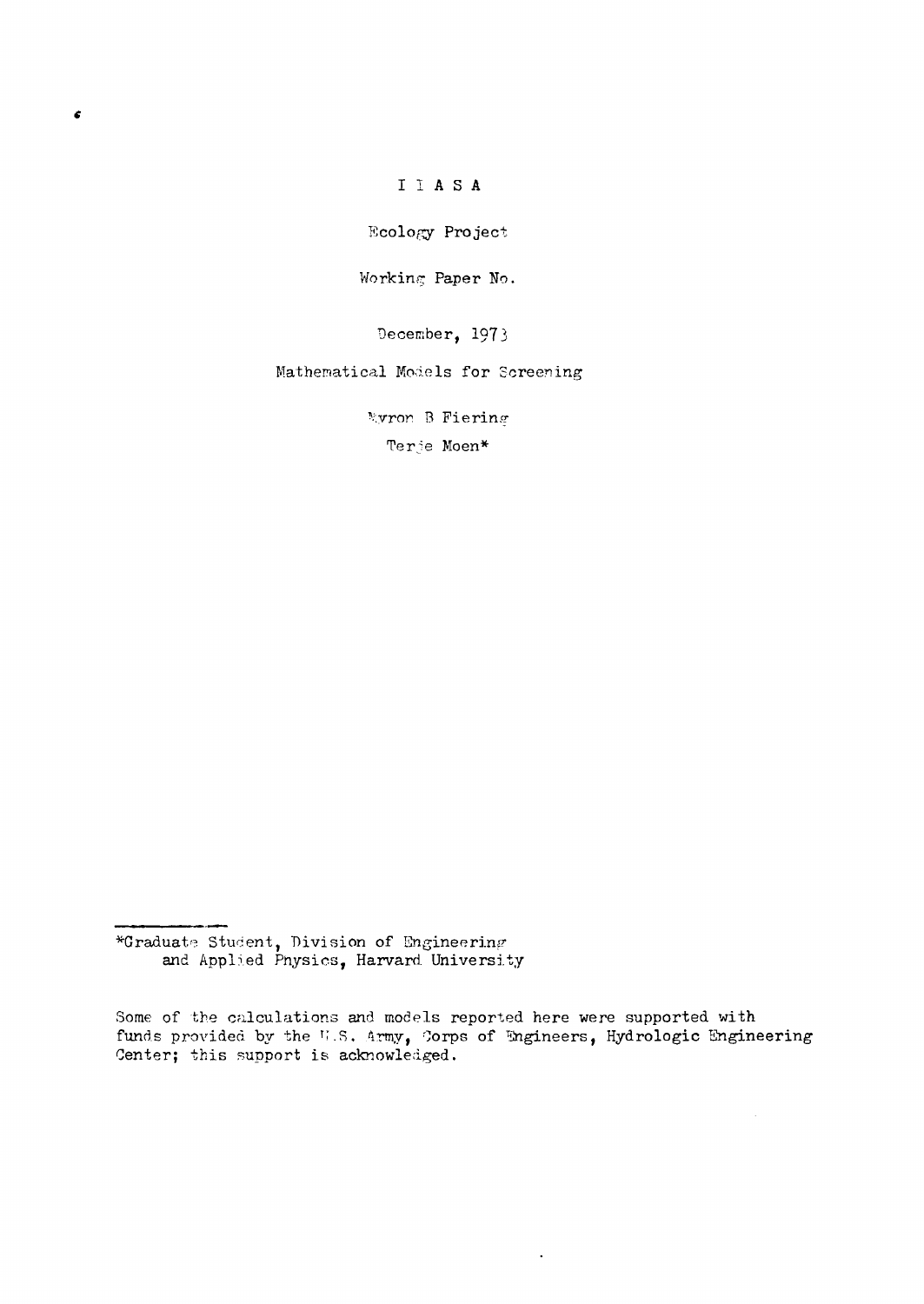#### .i. introduction

The need for preliminary screening techniques in the design of water resource systems was discussed in our earlier Report (May 1973). Two screening methods were suggested. The first is based on the concept of storage-yield contours, previously applied to a single reservoir (Fiering, 1967). Joint storageyield contour maps can be constructed for systems of reservoirs by considering the performance of various storage configurations, and such maps used successively to eliminate sites which do not contribute significantly to system performance. Several problems with this method remained unresolved, and the method has not been further investigated.

An improved method, termed the Equivalent Reservoir Method, or Method I, uses the concept of equivalent capacity, defined as the downstream capacity which could give the same level of performance as a particular reservoir system. Using this concept, reservoirs are successively combined, starting upstream, into downstream equivalent reservoirs, each of which represents the entire system of reservoirs above it. Successive solutions are tabulated in the manner of dynamic programming, enabling optimal system configurations to be read by working back through the tables. An example of this method was presented in our Report.

In this Report, another screening method, termed the<br>tive Capacity Method, or Method II, is suggested. This Effective Capacity Method, or Method  $II$ , is suggested. again uses the equivalent capacity concept, but here the equivalent capacities downstream of the entire system, termed effective capacities, are calculated for each potential reservoir individually. The cost-capacity functions for each site are modified to cost-effective capacity functions and the required system storage is allocated on the basis of these modified cost functions.

A numerical example is given to illustrate and compare the Equivalent Reservoir  $(I)$  and the Effective Capacity  $(II)$ methods. Then in the following section, potential difficulties and errors of the two methods are discussed.

These developments, including the numerical examples presented, maintain the simplifying assumptions described in the earlier Report. Annual streamflow values are used se that only over-year storage is considered, and a simple single-purpose benefit function is assumed. The final section of this report discusses extending the scope of application of these proposed screening methods by developing standard tables of equivalent capacities for various combinations of design parameters and by allowing multi-season and multi-purpose models.

k.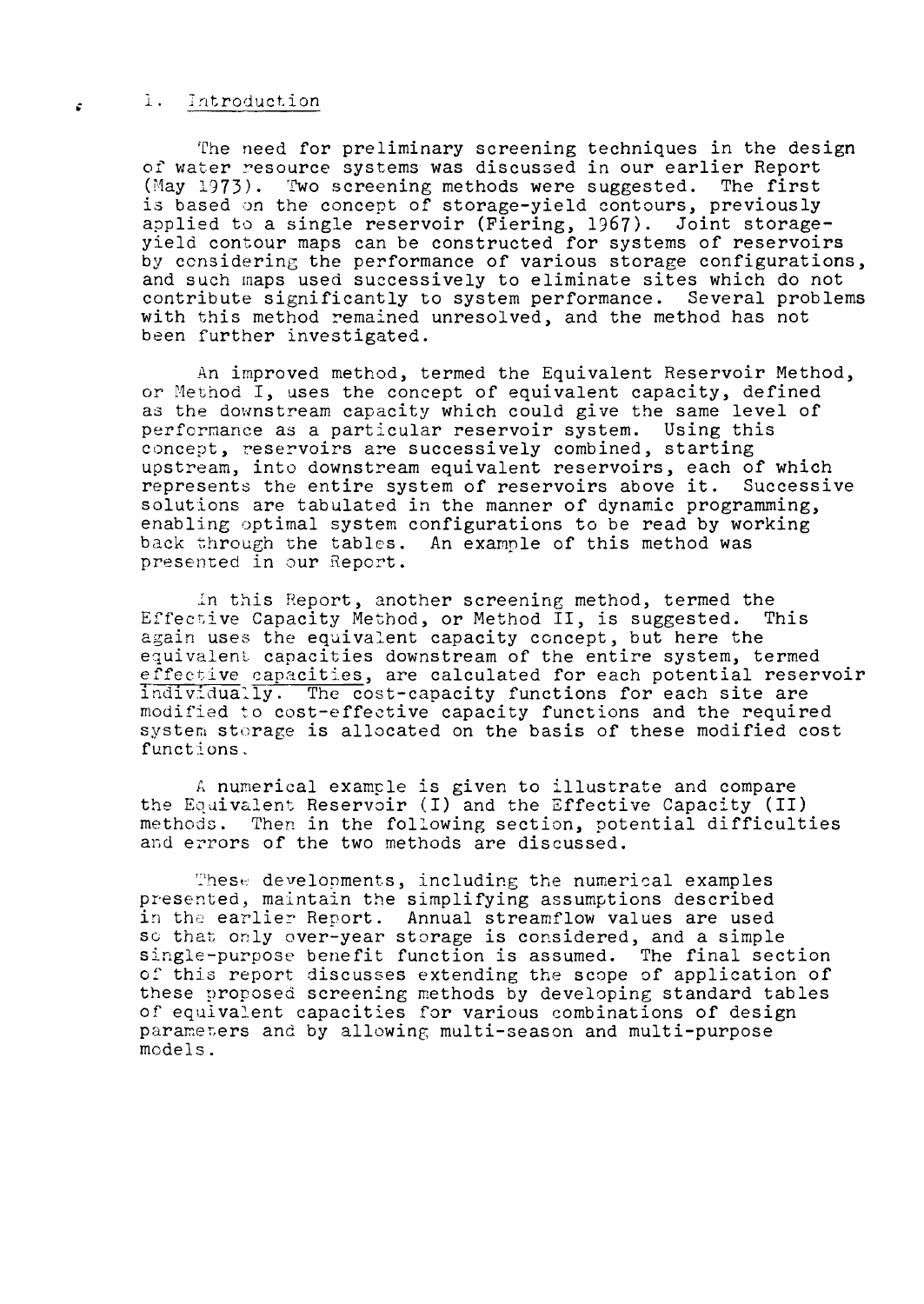#### 2. Effective Capacity (Method II)

This technique is related to the Equivalent Reservoir (Method I) in that the concept of equivalent capacity is again used. However, in this case, each potential reservoir site is evaluated individually in terms of its contribution to system performance. The performance of each reservoir is<br>determined for a range of capacities, assuming in each case that this reservoir is the only one in the system and that it is operated in conjunction with all the unregulated streamflows throughout the system. The corresponding equivalent capacities downstream of the entire system, that is, the downstream capacities required to give the same levels of performance, are determined. The same computational techniques are available as those lescribed in the Equivalent Reservoir Method. Denoting these downstream equivalent capacities as effective capacities, the cost-capacity function for the site may be modified to give a cost-effective capacity function. After performing the analysis for each site, for any given system performance level the required system storage is allocated on the basis of these cost-effective capacity functions.

### 3. Example

binsider a river basin with 4 potential reservoir sites, El, El, R<sup>5</sup>, R<sup>4</sup> as shown in Figure 1. The cost functions for each site are assumed to be of the form

$$
c_{\mathbf{i}} = k_{\mathbf{i}} \cdot x_{\mathbf{i}}^{\mathbf{i} + 5}
$$

where  $x_1 =$  storage eapacity at i<sup>th</sup> site

and values of k; are

$$
\begin{array}{c|cccc}\n\text{i} & 1 & 2 & 3 & 4 \\
\hline\nk_1 & 2 \cdot 3 & 2 \cdot 5 & 1 \cdot 8 & 2 \cdot 2\n\end{array}
$$

The maximal storage capacity of each site is 1 unit.<br>The system target output is 100% of the mean annual total flow past the downstream use point at E3 (6 units), and no unregulated intermediate runoff occurs. The reliability index, R, is defined as

$$
R = \frac{\text{total water delivered (excluding amounts in excess of target)}}{}
$$

### total target

We want to determine the optimal system configurations for g ven levels of system reliability using the Equivalent Reservoir<br>(1) and Effective Capacity (II) Methods. To simplify calculations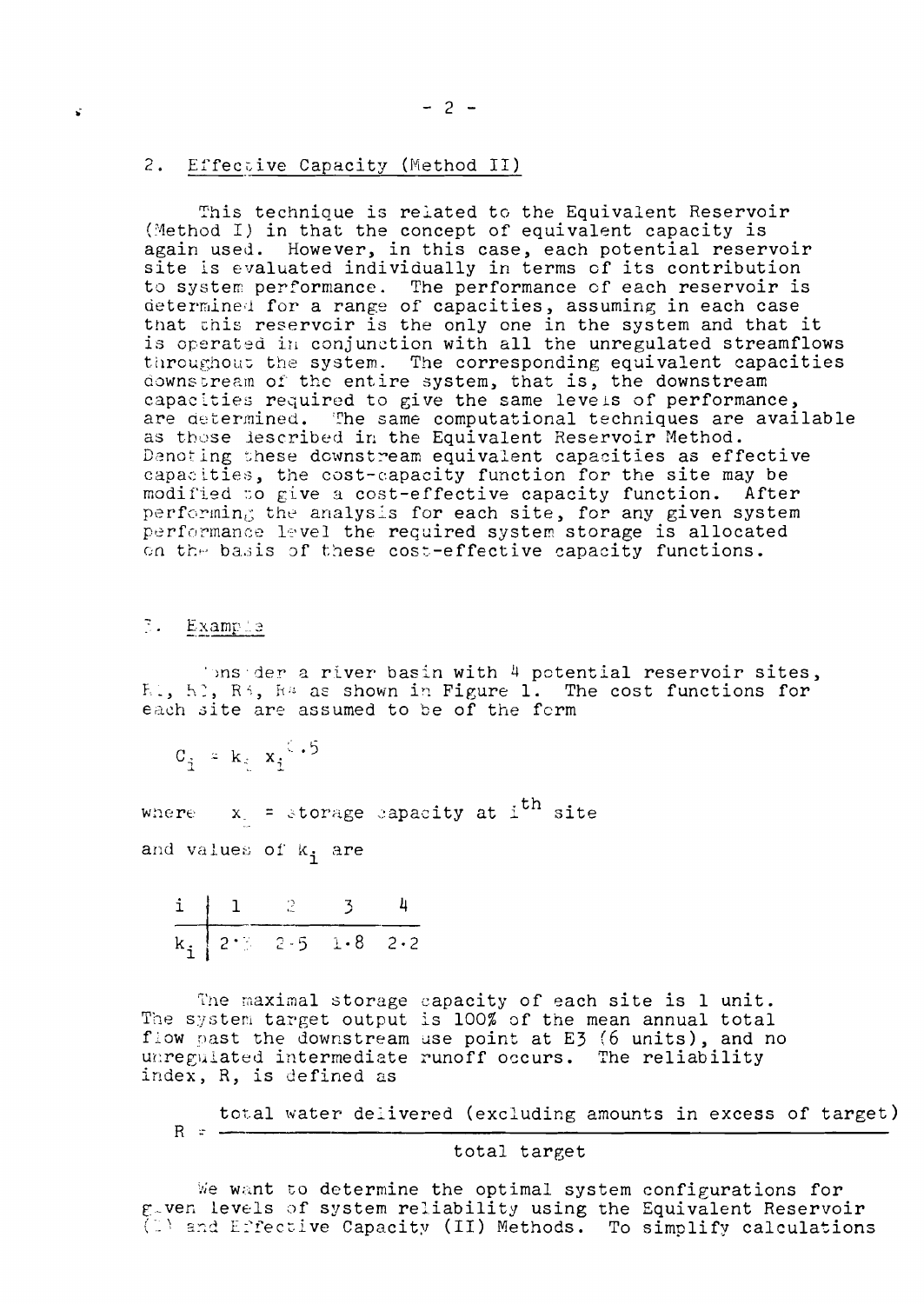| $\hat{\bullet}$ |                 |                |                |                |                          |                |
|-----------------|-----------------|----------------|----------------|----------------|--------------------------|----------------|
|                 | Year            | $I_1$          | I <sub>2</sub> | $I_3$          | $I_{+}$                  | $\sum_{i}$     |
|                 | $\mathbf 1$     | 0              | $\overline{3}$ | $\mathbf 1$    | $\overline{c}$           | 6              |
|                 | $\overline{c}$  | $\overline{c}$ | $\hbox{O}$     | $\mathbf{1}$   | $\overline{c}$           | 5              |
|                 | $\overline{3}$  | $\mathbf{1}$   | $\overline{c}$ | $\mathbf 1$    | $\overline{3}$           | $\overline{7}$ |
|                 | 4               | $\mathsf O$    | 4              | $\mathbf{1}$   | $\overline{c}$           | $\overline{7}$ |
|                 | $\overline{5}$  | $\hbox{O}$     | $\mathbf{S}$   | $\mathbf{1}$   | $\mathbf 1$              | 4              |
|                 | 6               | $\mathbf{1}$   | $\overline{c}$ | $\circ$        | 5                        | 8              |
|                 | $\overline{7}$  | $\circ$        | $\overline{c}$ | $\overline{c}$ | J.                       | 5              |
|                 | 8               | $\overline{3}$ | 4              | $\mathsf O$    | $\overline{O}$           | $\overline{7}$ |
|                 | 9               | $\mathbf{1}$   | $\circ$        | $\overline{c}$ | $\mathbf 1$              | 4              |
|                 | $\_O$           | $\overline{c}$ | $\mathbf{I}$   | 1              | $\overline{\mathcal{L}}$ | $\overline{7}$ |
|                 |                 |                |                |                |                          |                |
|                 | Mean            | 1.0            | 2.0            | 1.0            | 2.0                      |                |
|                 | Std. deviation* | 1.0            | 1.34           | 0.63           | 1.34                     |                |
|                 | Coeff of var.   | 1.0            | 0.67           | 0.63           | 0.67                     |                |

\* Correction for bias is not made

```
Total target = 10 \times 6 = 60<br>Delivered: 6+5+6+6+4+6+5+6+4+6 = 54R (with no structure) = 54/60 = 27/30 for the whole system
  R (with no structure) = (3+2+3+3+2+3+2+3+1+3)/3025/30 for R1, R2
                              \Xi= (3+3+3+3+2+3+3+0+3+3)/30<br>= 26/30 for R3,R4
```
Note: System Reliability =  $0.9$ >0.867, 0.833 = Subsystem Reliabilities

Table 1 Streamflow Sequences Used in Example

# $-3-$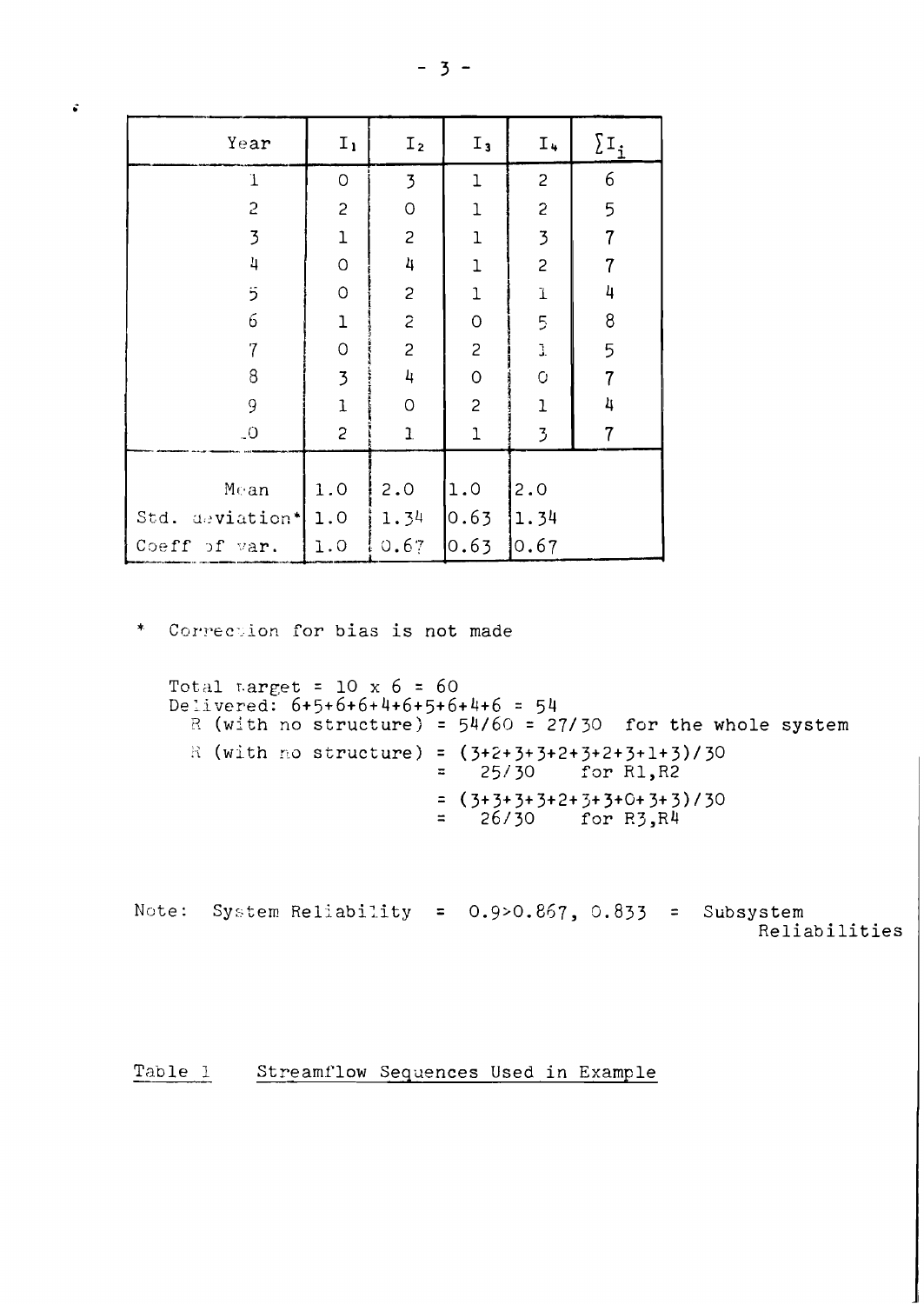we use simulatiop. with a multivariate sequence of only 10 annual streamflows, although longer runs would normally be used. empty. Each simulation run assumes all reservoirs initially The lO-year streamflow sequences are given in Table **1.**

### a) Equivalent Reservoir (Method I)

¢

This section summarizes work developed at an earlier time and included here to contrast the techniques. Two reservoirs in parallel, Rl and R2, are represented by an equivalent reservoir El; the two parallel reservoirs, R3 and R4, are represented by the equivalent reservoir E2; and the two parallel reservoirs, El and E2, are represented by the equivalent reservoir E3. Cost curves for the equivalent reservoirs are calculated by applying a simple Z-shaped rule to both reservoirs; given the linearity of the loss function i.e., the way in which reliability is measured), more sophisticated rules are unwarranted. We have, for the Rl, R2 system:

| Capacity                                                                            | Capacity                                                                                                                                                                  | Reliability  | Equivalent<br>capacity                                             | Cost (Quadratic)                                                            |                                                                           |                                                                          |  |
|-------------------------------------------------------------------------------------|---------------------------------------------------------------------------------------------------------------------------------------------------------------------------|--------------|--------------------------------------------------------------------|-----------------------------------------------------------------------------|---------------------------------------------------------------------------|--------------------------------------------------------------------------|--|
| R1                                                                                  | R <sub>2</sub>                                                                                                                                                            | $\mathbb{R}$ | E                                                                  | $R_1$                                                                       | $R_{2}$                                                                   | Total                                                                    |  |
| $\circ$<br>$\circlearrowright$<br>$\circ$<br>0.5<br>0.5<br>0.5<br>1.0<br>1.0<br>1.0 | $\circlearrowleft$<br>25/30<br>26/30<br>0.5<br>1.0<br>27/30<br>$\circ$<br>25.5/30<br>0.5<br>26.5/30<br>1.0<br>27.5/30<br>26/30<br>$\circ$<br>0.5<br>27/30<br>28/30<br>1.0 |              | $\Omega$<br>0.5<br>1.0<br>0.25<br>0.75<br>1.5<br>0.5<br>1.0<br>2.0 | $\circ$<br>$\circ$<br>$\Omega$<br>0.55<br>0.55<br>0.55<br>2.2<br>2.2<br>2.2 | O<br>0.625<br>2.5<br>$\Omega$<br>0.625<br>2.5<br>$\Omega$<br>0.625<br>2.5 | $\Omega$<br>0.625<br>2.5<br>0.55<br>1.175<br>3.05<br>2.2<br>2.825<br>4.7 |  |

| Capacity                 | Reliabilty                                  |  |  |  |
|--------------------------|---------------------------------------------|--|--|--|
| E1.                      | R                                           |  |  |  |
| 0.5<br>1.0<br>1.5<br>2.0 | 25/30<br>26/30<br>27/30<br>27.5/30<br>28/30 |  |  |  |

The equivalent capacity E is the capacity required at El to give the same reliability as that provided by the combined Rl, R2 system. The table shows that El = 1.0 is attained for  $(R1 = 1.0, R2 = 0.5)$ , with a cost of 2.825, and for  $(R1 = 0.0,$  $R2 = 1.0$ , with a cost of 2.5; clearly the former is dominated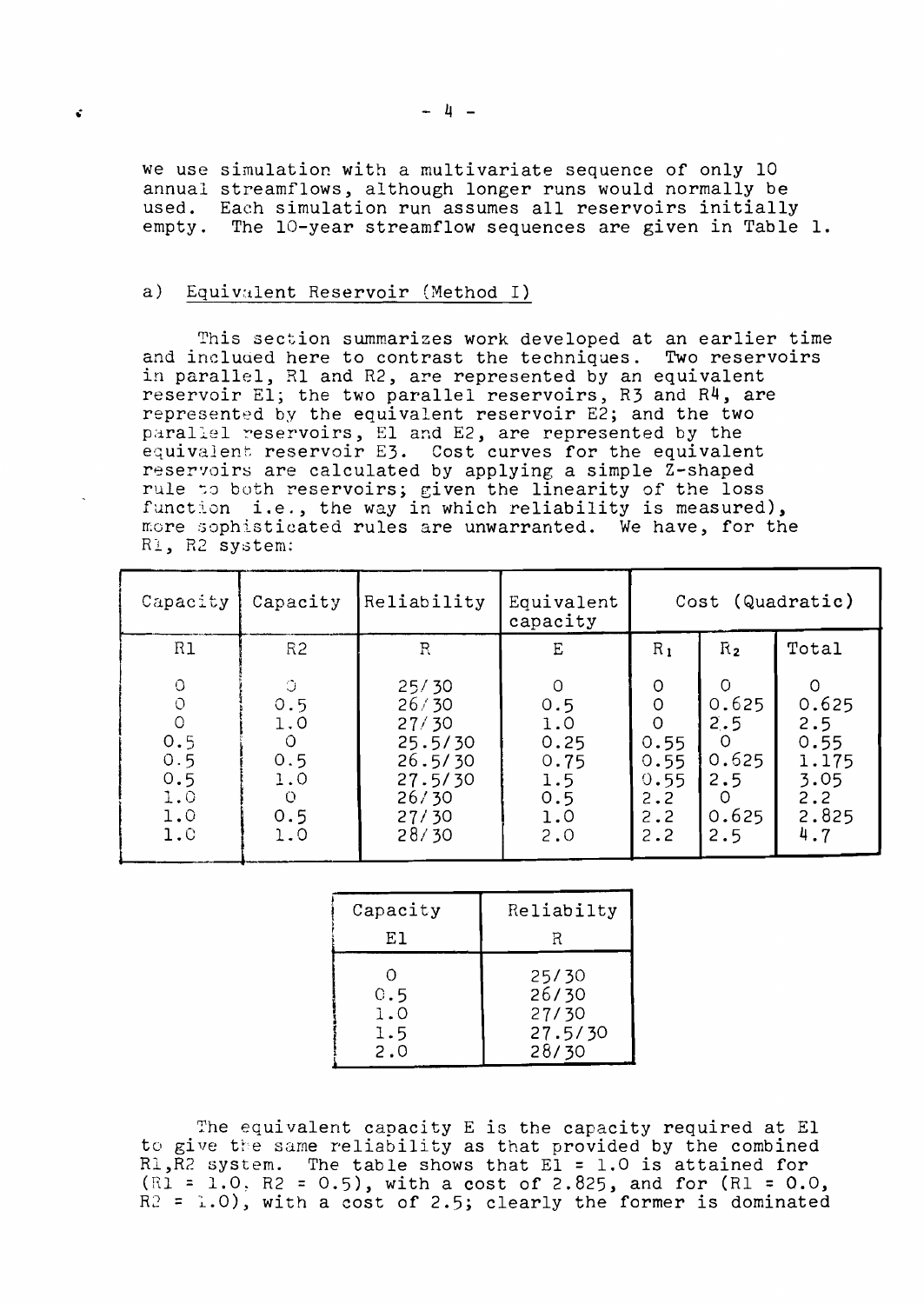by the cheaper combination (R1 =  $0.0$ , R2 =  $0.5$ ).

The smaller table shows the relationship between the equivalent capacity El and R, from which El-values are derived by linear interpolation for combinations (R1 = 0.5,<br>R2 = 0.0) and (R1 = 0.5, R2 = 0.5).

The cost curves in Figure 2a are generated for the equivalent reservoir E1. For capacity E1  $\leq$  1.0, the reservoir<br>  $F1 = 0$  and the (minimal) cost is a quadratic function of R2<br>
alone. For E1 > 1.0, the least-cost combination is achieved for  $R^2$  = 1.0 and R1 meeting the remaining capacity, or  $R1 = E1 - 1.0.$ 

 $\text{Limit}$ , we derive in Figure 2b a cost curve for E2, the equivalent reservoir for the R3, R4 system. The relevant calculations are shown in the following abbreviated table. similar to that for El:

| Capacity<br>R <sub>3</sub>                                              | Capacity<br>R4                | Reliability<br>R                              | Equivalent<br>capacity            | Capacity<br>E <sub>2</sub> | Reliability<br>R        |
|-------------------------------------------------------------------------|-------------------------------|-----------------------------------------------|-----------------------------------|----------------------------|-------------------------|
| 0<br>O<br>O<br>0.5                                                      | 0.5<br>1.0<br>О               | 26/30<br>27/30<br>28/30<br>26.5/30            | 0.5<br>1.0<br>0.25                | 0.5<br>1.0                 | 26/30<br>27/30<br>28/30 |
| 0.5<br>0.5<br>$\begin{smallmatrix} 1.0 \\ 1.0 \end{smallmatrix}$<br>1.0 | 0.5<br>1.0<br>O<br>0.5<br>1.0 | 27.5/30<br>28/30<br>27/30<br>27.5/30<br>28/30 | 0.75<br>1.0<br>0.5<br>0.75<br>1.0 |                            |                         |

Finally, the equivalent reservoirs are combined to produce E3, the equivalent reservoir for the E1, E2 system. The tables are given below, and the cost curve is shown in Figure 2c.

| Capacity               | Capacity   | Reliability                               | Equivalent                | Capacity   | Reliability             |
|------------------------|------------|-------------------------------------------|---------------------------|------------|-------------------------|
| E1                     | E2         |                                           | capacity                  | E3         | R                       |
| O<br>1.0<br>1.0<br>2.0 | 1.0<br>1.0 | 54/60<br>56/60<br>57/60<br>59/60<br>59/60 | 0.67<br>1.0<br>2.0<br>2.0 | 1.0<br>2.0 | 54/60<br>57/60<br>59/60 |

Consider the following example for these tables. Let the specified downstream reliability be 59/60 (0.983). The required capacity at E3 is 2.0, giving a cost of 4.7. Working back this corresponds to a configuration (E1 = 1.0, E2 = 1.0),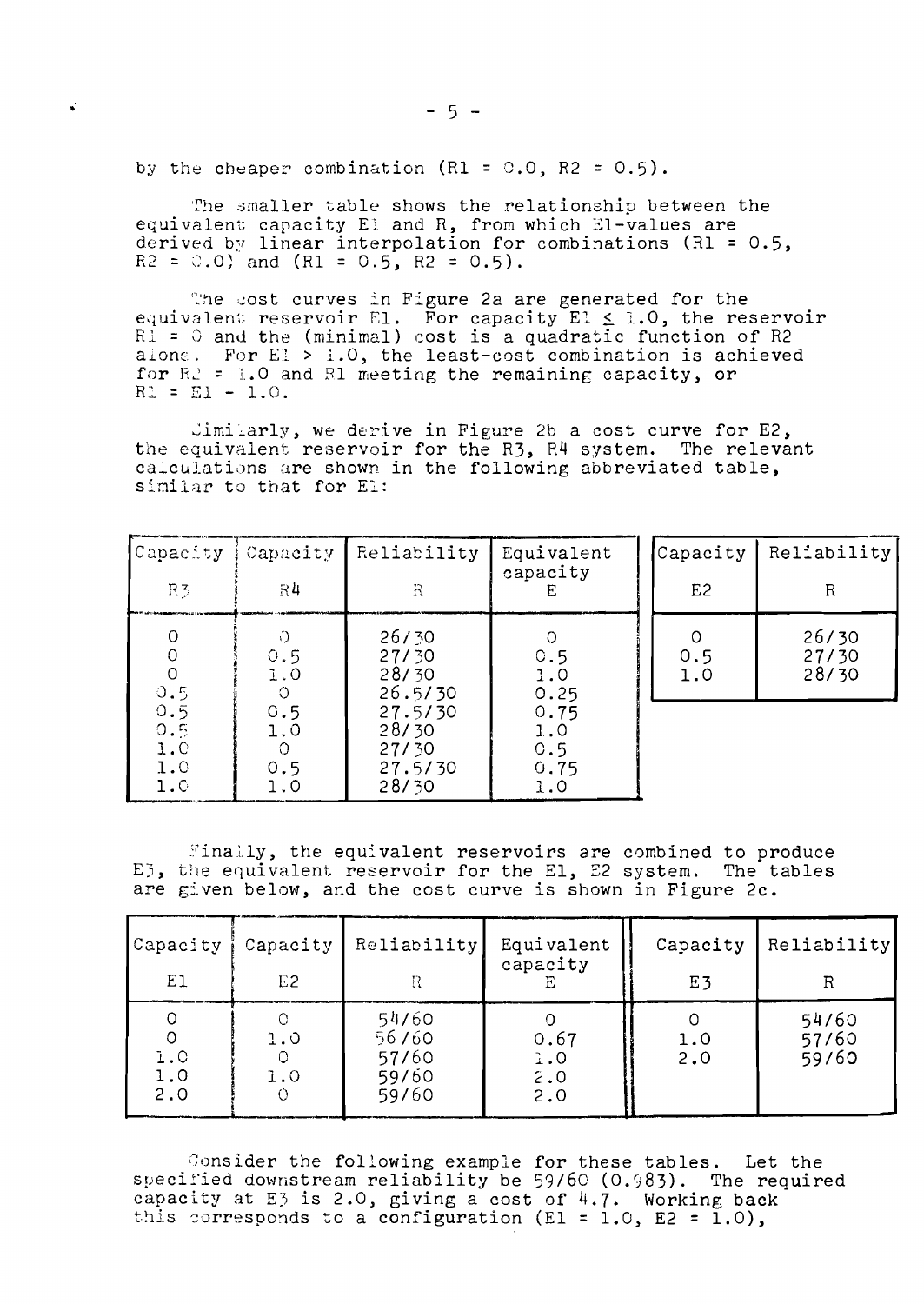which in turn corresponds to a system configuration (R1 =  $0$ ,  $R2 = 1.0$ ,  $R3 = 0$ ,  $R4 = 1.0$ ). One should check that the final configuration does in fact give the specified reliability.

### b) Effective Capacity (Method II)

The performance of each reservoir is calculated, each being operated in conjunction with the other (three) unregulated streamflows in the system. The Effective Capacity is the capacity downstream of the entire system, i.e. at E3, required to give the same reliability as a particular reservoir capacity. Thus, for example, if  $RI = 1.0$  and  $R2 = R3 = R4 = 0$ , the system reliability =  $57/60$ ; consulting the previous table of R vs. E3, and interpolating linearly between  $E_3 = 0$  and  $E_3 = 1$ , we have the following results:

| R1 |                                                | Eff. $\parallel$ R2<br>cap |                                                                 | $Eff.$  R3<br>cap |                 |                                                      | Eff.<br>cap | R <sub>4</sub> | R     | Eff.<br>cap             |
|----|------------------------------------------------|----------------------------|-----------------------------------------------------------------|-------------------|-----------------|------------------------------------------------------|-------------|----------------|-------|-------------------------|
|    | <b>154760</b><br>   0.5 55.5/60  <br>1.0157/60 |                            | 154/60<br>$\vert 0.5 \vert 55.5/60 \vert 0.5 \vert$<br>1.057/60 |                   | $\parallel$ 0.5 | 54/60<br>54.5/600.1670.555/600.333<br> 1.0 1.0 55/60 |             |                | 54/60 | [0.333]1.0[56/60]0.667] |

In this example, the relationship between effective capacity and actual capacity is linear for each site, with coefficients  $(1, 1, 1, 3, 3)$  for all sites. Clearly no coefficients can exceed unity because the effective capacity cannot exceed the actual capacity it replaces.

Cost-effective functions for each site can therefore be derived by substitution; for example, for R3, the Effective Capacity is  $\frac{1}{3}(R1)$  so that the cost coefficient on E is  $1.8\sqrt{3}$  = 3.12; the set of coefficients is  $(2.3, 2.5, 3.12, 2.69)$ .

Again, let the specified downstream reliability be 59/60 (0.983). The effective capacity required is 2.0. Assigning the required capacity on the basis of effective capacitycost functions gives the system configuration (Rl = 1.0,  $R2 = 1.0$ ,  $R3 = 0$ ,  $R4 = 0$ ) with a total cost of  $2.3\sqrt{1} + 2.5\sqrt{1} + 3.12(0) + 2.69(0) = 4.8$ .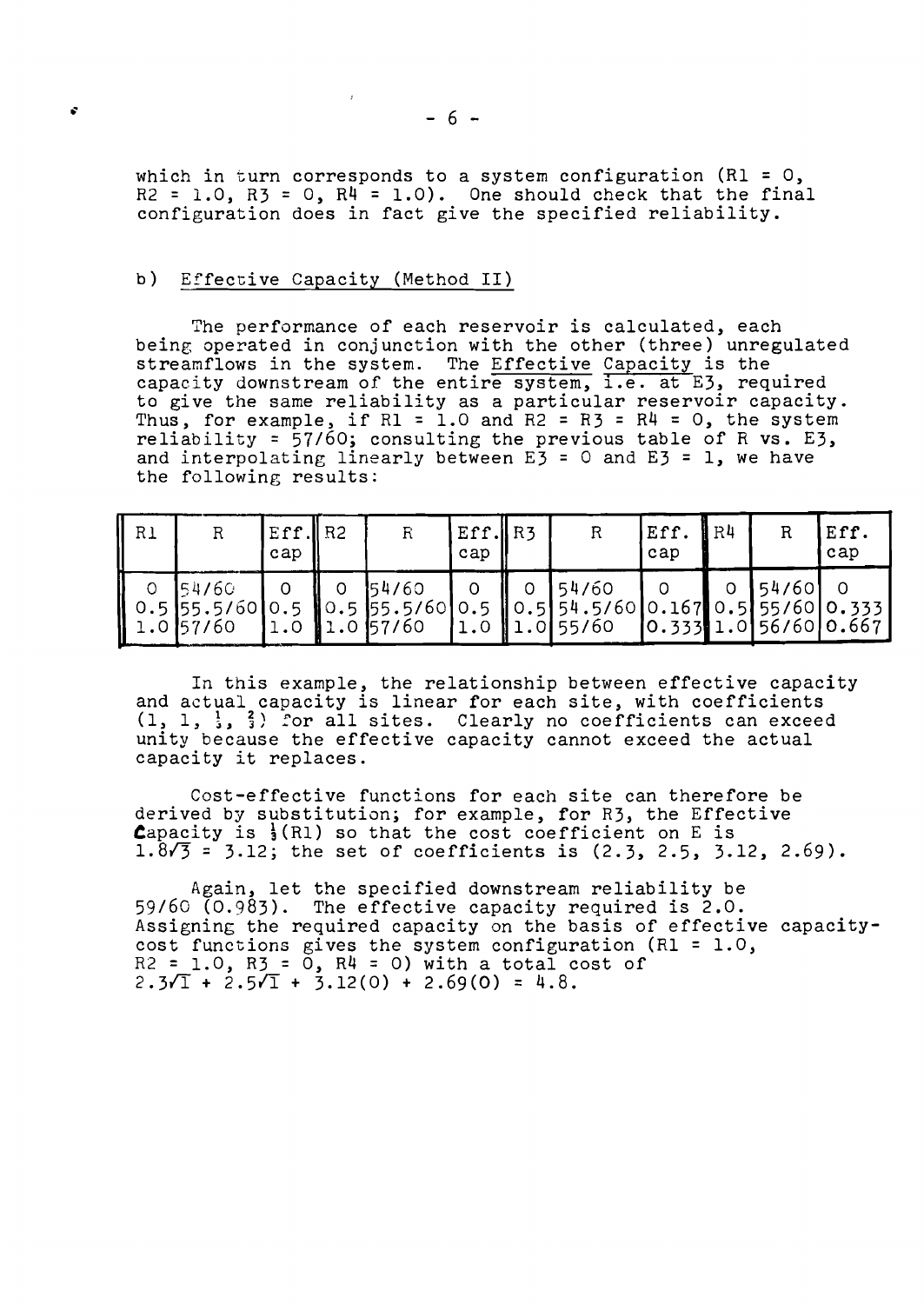#### 4. Discussion of Equivalent Reservoir and Effective Capacity Methods

a) The essence of both methods is that they attempt to evaluate each reservoir site on the basis of its storage cost and its hydrologic impact or contribution to system performance. Determination of the hydrologic impact of a particular unit of capacity in a multi-reservoir system is extremely difficult because of the complex interrelationships among the several reservoirs and streamflow sources. Neither of the two methods captures the full richness of such a system; however, the Equivalent Capacity (II) does represent an approximate measure of the hydrologic impact of each site.

We can contrast this approach to the method of allocating storage capacity so as to minimize the cost per unit of capacity. This traditional procedure overlooks the property that the hydrologic impact of a unit of capacity will generally vary according to the location of that capacity; in effect, it assumes equality of hydrologic impact for each unit of capacity in the system. This can lead to appreciable errors, as illustrated in subsection (b) below.

However, equality of hydrologic impact does not hold in certain cases; in particular, it holds when all capacity ratios are unity (see the example in our earlier Report). It is therefore of some interest to determine those conditions under which the capacity ratio is equal to (or close to) one because this can help to evaluate the applicability of the proposed screening methods.

b) Comparison with the optimal solution of the results obtained by the two screening methods in the preceding example illustrates potential weaknesses in each method. By considering all possible reservoir configurations, it can be established that the test-cost combination which meets a downstream reliability of 59/60 is  $(R1 = 1.0, R4 = 1.0)$ , which gives an equivalent capacity of 2.0 at a cost of  $4.5$ . Note that neither of the two proposed screening methods locates this optimal configuration.

The Equivalent Capacity Method (I) gives  $R2 = 1.0$ ,  $R4 = 1.0$  $(cost = 4.7)$ . Because this method considers R1 only in conjunction with R2, and in the (Rl,R2) subsystem R2 is preferred, the potential of site Rl in conjunction with other sites in the system is necessarily bypassed.

The Effective Capacity Method (II) indicates (R1 = 1.0,  $R2 = 1.0$ ), with system cost = 4.8. This method fails to rank  $R4$  highly enough because sites are considered individually and the potential benefit of having R4 operating in conjunction with any other reservoirs is overlooked.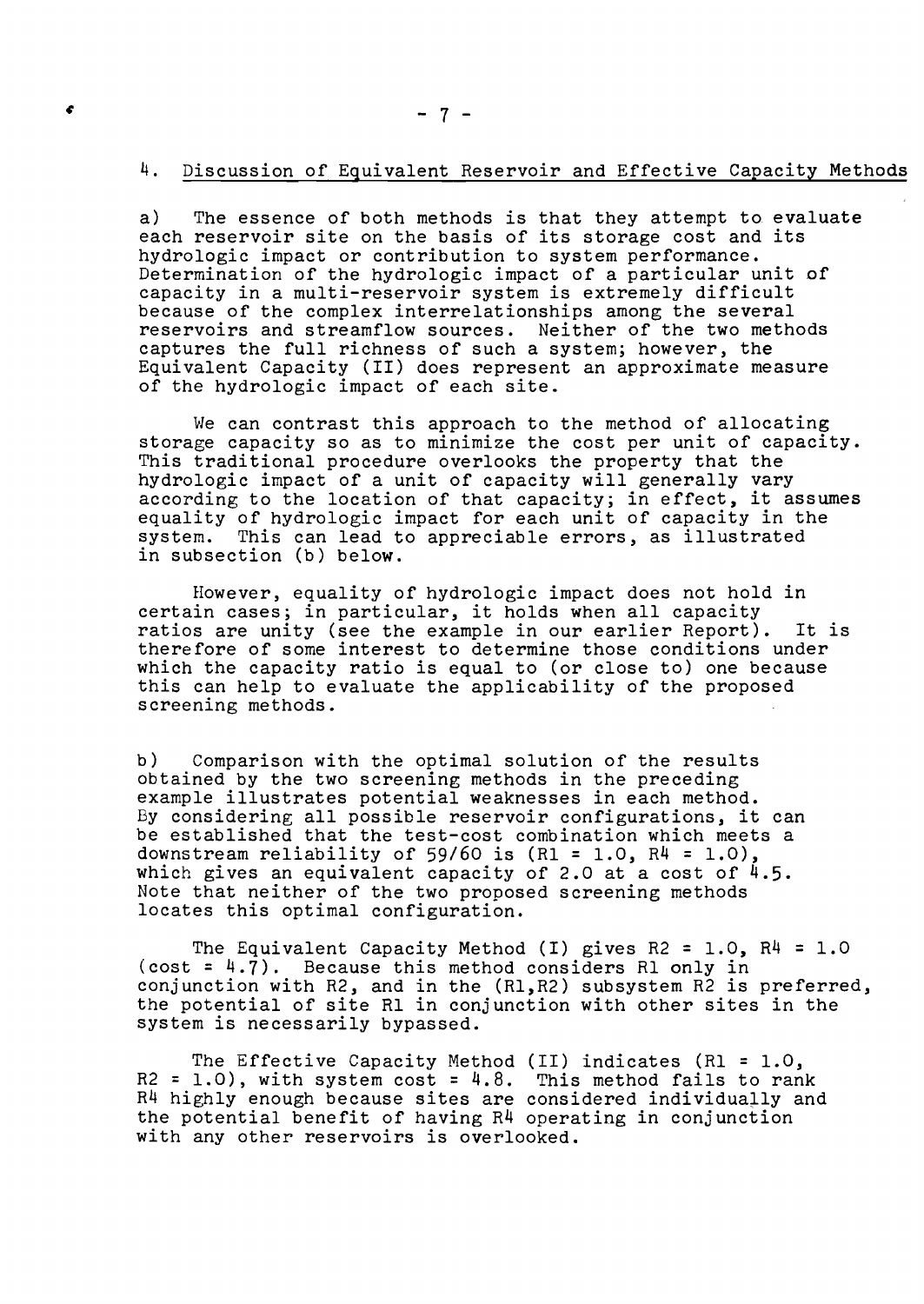Despite these weaknesses, the results obtained are considerably better than those given by minimizing cost per unit capacity. This method indicates R3 and R4 as the most favorable sites. However, the configuration (R3 = 1.0, R4 = 1.0) has equivalent capacity of 1.0 whence additional capacity is required elsewhere to meet the specified target reliability. This illustrates the desirability of considering differences in hydrologic impact at different sites.

c) The observations in (b) can be generalized as follows. The Equivalent Reservoir Method (I) apparently discriminates against reservoir sites which perform poorly relative to immediately adjacent sites, overlooking the fact that such apparently unpromising sites may perform much better in conjunction with other sites in the system.

The Equivalent Capacity Method may overrate certain sites which are good individually, while it tends to underrate sites which perform poorly individually but well in conjunction with other reservoirs in the system. If the conjunction with other reservoirs in the system. final system consists of only a single reservoir, the Effective Capacity Method does evaluate each site correctly.

d) In view of the major drawbacks in each of the two methods, it may be advisable to analyze the system by both methods and to retain for further consideration those sites favored by both.

e) Because virgin or unregulated inflows are assumed at each site, one or more additional passes through the system will be required to account for regulation imposed by potential upstream reservoirs.

f) With respect to the Equivalent Reservoir Method (I), it should be noted that although the equivalent reservoirs at each stage are calculated to duplicate exactly the performance of the upstream reservoirs which they represent, after several stages there may be a discrepancy between the performance of<br>the equivalent reservoir and that of its upstream system. This the equivalent reservoir and that of its upstream system. is because the analysis at each stage considers only the two reservoirs (in parallel) immediately upstream, and therefore does not consider the actual range of options available for jointly operating the systems which these two reservoirs represent. The consequence is that the downstream equivalent reservoir may incorrectly estimate the performance actually available from the system.

An illustration of this effect is evident in the example. Reservoir Rl = 1.0 gives an equivalent capacity at El of 0.5, which gives and equivalent capacity at E3 of 0.5. However, the system consisting of R1 = 1.0 (in addition to the other unregulated streamflows) gives an equivalent capacity at E3 of 1.0.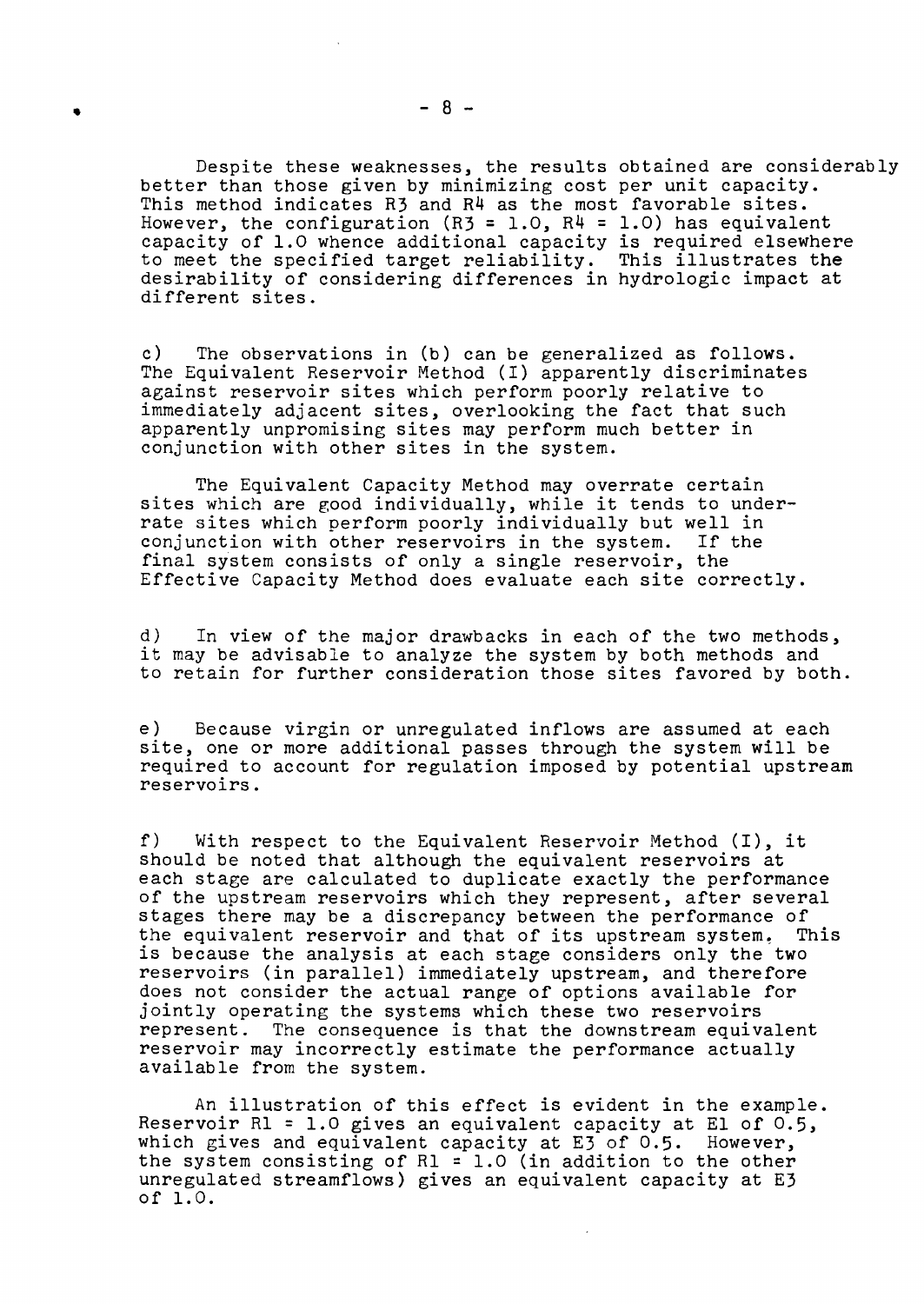However, the system configuration (NOT the equivalent capacity) given by the Equivalent Reservoir Method (I) will be correct in spite of the potential error in performance evaluation. That is, we are primarily concerned with specifying the proper system, and this may happen despite systematic errors or bias in the calculations. The performance value itself is easily corrected by simulation runs incorporating a more sophisticated joint system operating rule; such more detailed operation studies will, in any case, follow the preliminary screening stage of the system design.

g) With respect to the Effective Capacity Method (II), errors are introduced because the effective capacity of a reservoir are increased because one errecorte capacity or a reserver. of the component reservoirs.

## Further Development of the Two Screening Methods

# a) Standard Tables

Application of the Equivalent Reservoir Method (I) involves first decomposing the system into subsystems of two reservoirs in parallel and two (or more) reservoirs in series, then successively determining equivalent capacities and hence equivalent reservoirs for these subsystems. As described earlier, under certain simplifying assumptions the analysis is easy for the series subsystems. For the parallel systems, it is proposed that a set of standard results could be constructed, either in tabulator or graphical form, giving the capacity ratio for a range of system parameters. The relevant parameters would be those describing the system inflows, the system configuration, and the system target output. This would eliminate the need to carry out, or reduce the extent of, the equivalent capacity calculations in each particular case. it is likely that similar tables could be used for the Effective Capacity Method (II).

Note that if simulation techniques are used to construct tables of results, the question of the length of simulation required to sufficiently reduce the variability of the results must be ccnsidered. Generally the variability is reduced by increasing the length of simulation and a trade-off between computing cost and resulting accuracy must be made.

# b) Application te Multi-season Models

Initial investigations assume an annual or single-season model for streamflows, so that only over-year storage in the reservoir system is considered. For many systems, the provision of within-year storage may be equally or more important, and analysis of this aspect of system performance requires a multiseason streamflow model.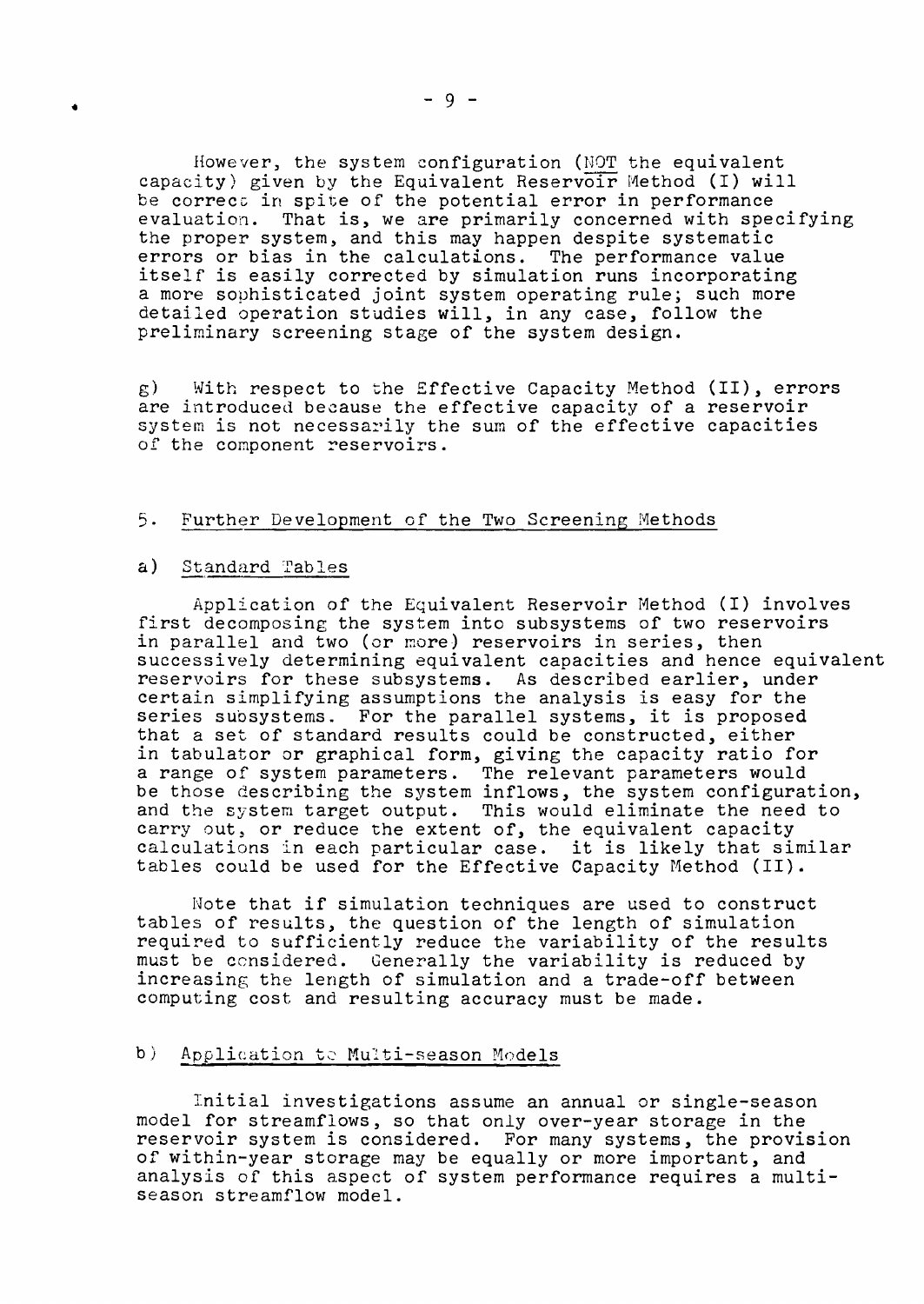Conceptually there appears to be no reason why the Equivalent Reservoir Method should not be equally applicable to a multi-<br>season model. The basic premise of the method is that for a The basic premise of the method is that for a given reservoir system, operated according to some specified operating rule, there exists a capacity termed the Equivalent Capacity, which if located downstream of the system and operated according to some rule, would give the same level of performance as the system. If simulation is to be used in the final stage of the analysis, flow generation models for the multi-season case have been widely used and documented.

The main complication introduced with a multi-season model is the need to combine seasonal system outputs into a single measure of performance. The definition of Equivalent Capacity is the downstream capacity which matches the performance of the upstream system; in general, it is not possible to match <sup>a</sup> multi-variable performance measure by varying a single parameter, the downstream capacity.

### c) Application to Multi-purpose Models

Earlier parts of the analysis assume downstream water supply as the only system output; that is, benefits are related only to the amount of water released for downstream utilization. This assumption is nearly satisfied by such uses as irrigation, domestic and industrial water supply, low flow augmentation and navigation. It is not satisfied by hydroelectric power generation, flood control and recreational uses of reservoirs.

Benefits from power generation depends on the product of flow rate and head. Recreation and flood benefits depend intimately on the volume of stored water, the relationship being different for each reservoir site. It is readily seen that the equivalent reservoir concept does not apply directly to either of these cases. For power generation, the required downstream capacity to match the upstream system performance would depend on the capacity-head relationship for the downstream reservoir. For recreation, the required downstream capacity would depend on the recreation benefit-storage level relationship for the downstream reservoir. It is not clear how these relationships could be appropriately specified.

The Equivalent Reservoir Method then is applicable mainly to systems in which benefits are directly related to water releases from the system. It can be used when several types of release-dependent benefits are present, provided that a combined benefit function can be constructed.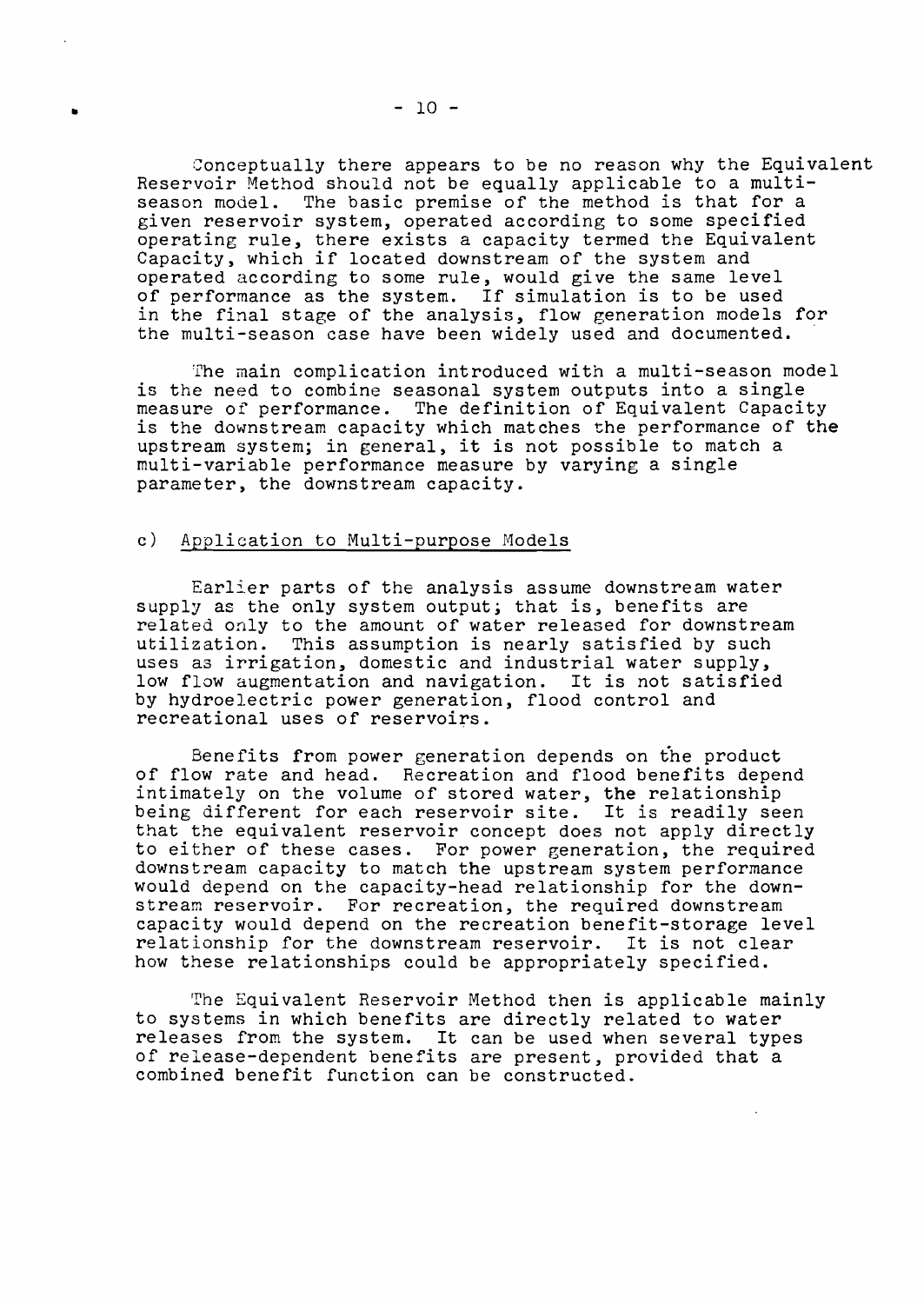

FIGURE 1- River Basin Used in Example